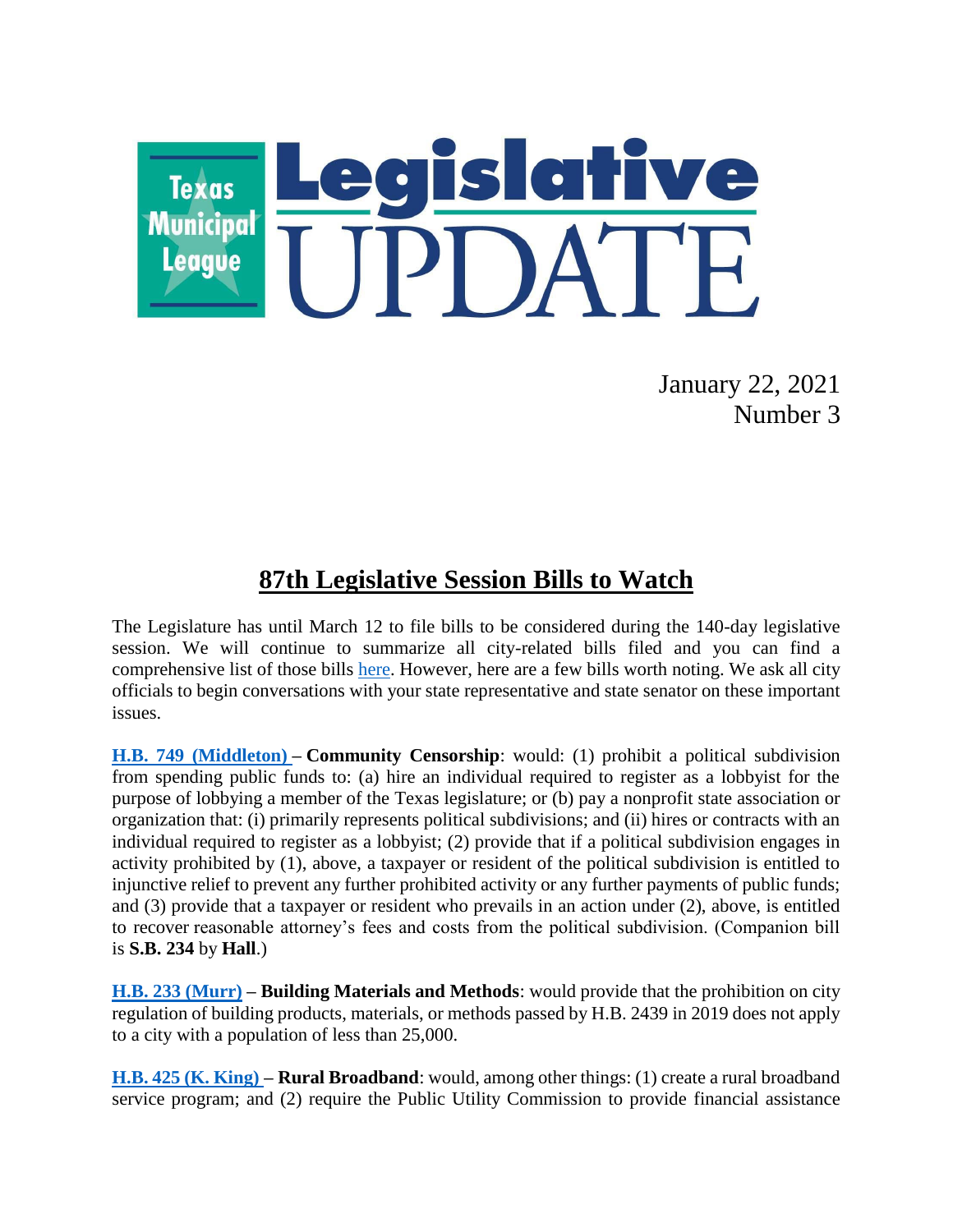from the universal service fund for broadband service providers who elect to participate in the rural broadband service program for the purpose of offering retail broadband service in underserved rural areas of the state at rates comparable to the benchmark rates established by the Federal Communications Commission.

**[S.B. 154 \(Perry\)](https://capitol.texas.gov/BillLookup/History.aspx?LegSess=87R&Bill=SB154) – Broadband Office**: would, among other things: (1) establish the broadband office within the Texas Public Utility Commission to: (a) facilitate and coordinate the efforts of state agencies and local units of government, including regional planning commissions, in connection with the planning and deployment of broadband projects; (b) develop broadband investment and deployment strategies for rural communities and other areas of this state that are underserved and unserved with respect to broadband; (c) promote and coordinate public sector and private sector broadband solutions in support of statewide broadband development goals; (d) assist and promote local and regional broadband planning; (e) pursue and obtain federal sources of broadband funding; (f) develop a framework to measure broadband access in and designate areas of this state that are underserved and unserved with respect to broadband; (g) develop statewide goals for broadband deployment in rural communities and other underserved and unserved areas; (h) manage and award funds allocated to the broadband office for broadband projects; and (i) serve as an information clearinghouse in relation to federal programs providing assistance to local entities with respect to broadband; and (2) provide that the broadband office shall establish a program to provide grants to private sector broadband providers for projects to provide broadband service in an unserved area.

**[H.B. 1030 \(Shaheen\)](https://capitol.texas.gov/BillLookup/History.aspx?LegSess=87R&Bill=HB1030) – Newspaper Notice**: would: (1) allow a political subdivision to satisfy any law that requires notice to be published in a newspaper by publishing the notice in the following locations: (a) social media, free newspapers, school newspapers, a homeowners' association newsletter or magazine, utility bills, direct mailings, or any other form of media authorized by the comptroller; and (b) the internet websites maintained by the political subdivision and the comptroller; (2) provide that before providing notice under (1), a political subdivision must hold a public meeting about the alternative notice under (1)(a) and demonstrate that the circulation will be greater than the circulation of the newspaper with the greatest circulation in the political subdivision; (3) authorize the comptroller to grant a city's request for a waiver from (1)(b) if the city provides sufficient proof that Internet access is limited in the city, and if the comptroller grants the waiver, the city must provide additional notice on a public agenda board within the city; (4) require a city using alternative media described in (1)(a) to submit notice to the comptroller describing the alternative notice method in (1)(a) and certain other information; (5) authorize the comptroller to require a political subdivision to provide notice in a newspaper if the comptroller determines that the means under  $(1)(a)$  do not have greater circulation than a newspaper with the greatest circulation in the political subdivision; and (6) require the comptroller to prepare a report identifying and comparing the effectiveness of different methods of notice publication used by political subdivisions and provide the report to the governor, lieutenant governor, and the speaker of the house.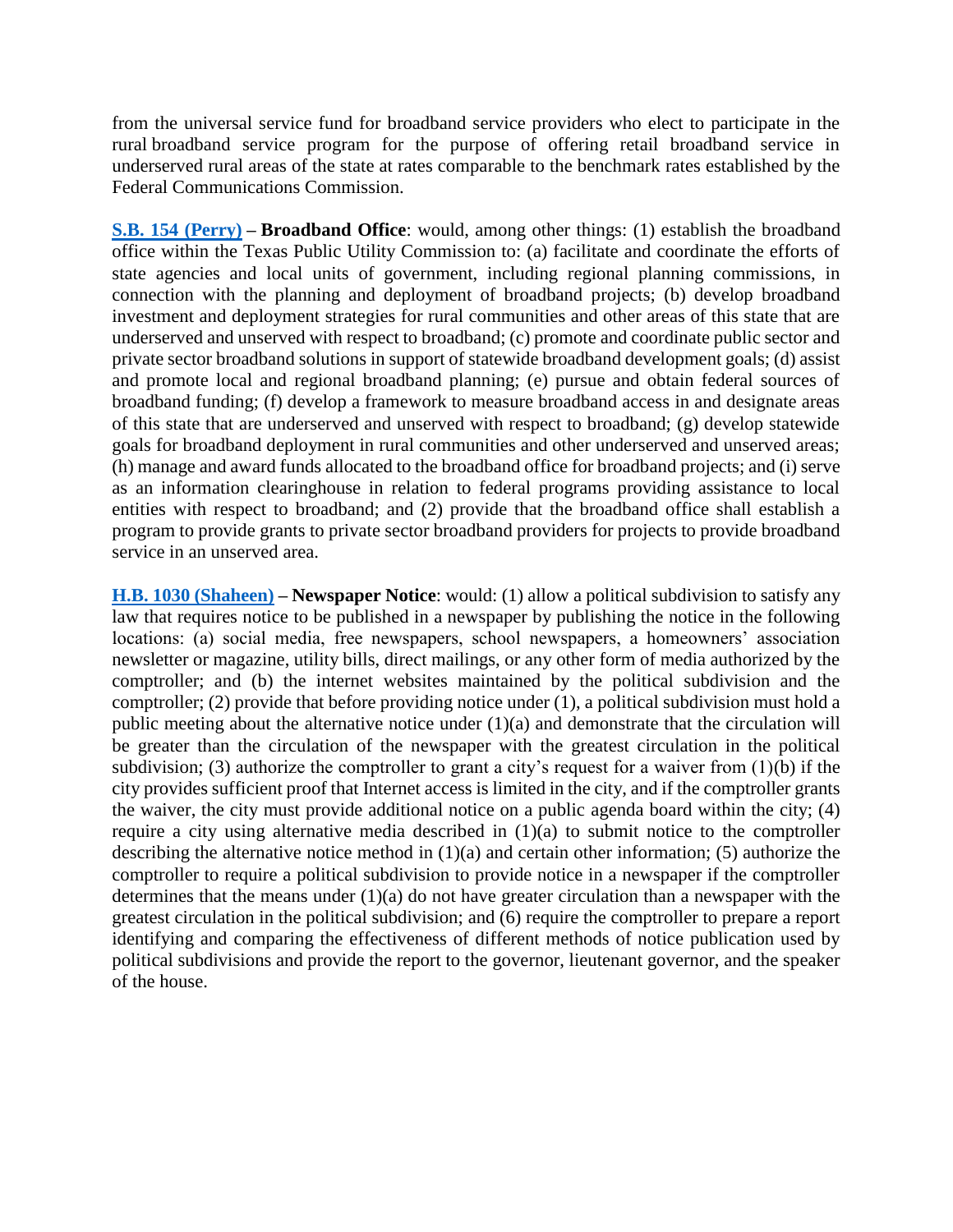# **Lt. Governor Announces Committee Appointments**

Lt. Governor Dan Patrick announced his appointments t[o Texas Senate Committees](https://www.ltgov.texas.gov/wp-content/uploads/2021/01/2021-Senate-Committees.pdf) last week. One item of particular interest in the elimination of the Senate Committee on Intergovernmental Relations and the creation of the Senate Committee on Local Government to be chaired by Sen. Paul Bettencourt (R-Houston). This committee will play a critical role in local government issues this session.

## **House and Senate Interim Reports Include City-Related Recommendations**

Prior to each legislative session, House and Senate committees submit their interim reports in response to the policy topics they are tasked with studying during the intervening months between sessions. These interim reports include recommendations for actions on different policy proposals for the upcoming legislative session.

Although the committee hearing process looked very different this interim in comparison with previous years due to the pandemic, many legislative committees have still submitted their reports on interim charges. Many of the recommendations in those reports impact Texas cities. The committee reports of specific interest to Texas cities include the following:

- [House Committee on Ways and Means](https://house.texas.gov/_media/pdf/committees/reports/86interim/Ways-Means-Committee-Interim-Report-2020.pdf) (See Charge 1.1 related to S.B. 2 implementation, Charge 1.2 related to sales tax sourcing, Charge 1.3 related to local hotel occupancy tax and qualified hotel projects, Charge 2 on property tax relief, Charge 3 on local sales and use taxes, and Charge 5 on third party tax collection firms)
- [House Committee on Land and Resource Management](https://house.texas.gov/_media/pdf/committees/reports/86interim/Land-and-Resource-Management-Committee-Interim-Report-2020.pdf) (See Charge 1 on annexation, Charges 2 and 3 on eminent domain)
- [House Interim Committee on Aggregate Production Operations](https://house.texas.gov/_media/pdf/committees/reports/86interim/Aggregate-Production-Operations-Committee-Interim-Report-2018.pdf)
- [Senate Committee on State Affairs](https://senate.texas.gov/cmtes/87/c570/c570.InterimReport2020.pdf) (See Charge 2 on community censorship)
- [Senate Committee on Finance](https://senate.texas.gov/cmtes/87/c540/c540.InterimReport2020.pdf) (See charge on business personal property tax).

## **Stay Engaged During the Legislative Session: Grassroots Involvement Program**

During the upcoming Texas legislative session, Texas cities will face many challenges and opportunities. TML will need to mobilize our membership at key points during session. The Grassroots Involvement Program (GRIP) is one way to do so. Our GRIP survey focuses on a variety of items including your areas of expertise and involvement with other professional organizations. Most importantly, the GRIP survey asks how well you know various state legislators and if you are willing to communicate with those legislators during the session. With many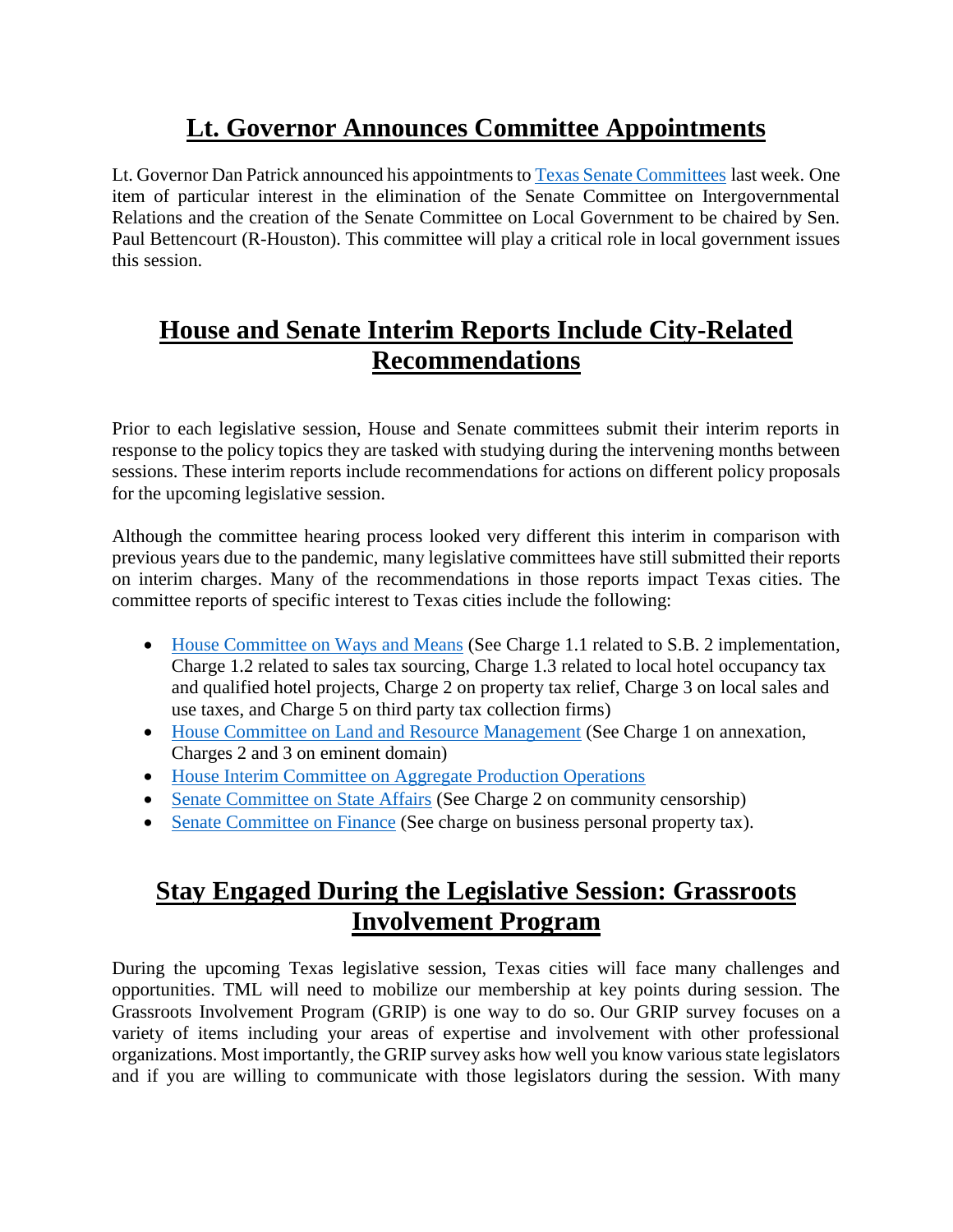unknowns on how the capitol will operate during a pandemic, TML's grassroots approach will be crucial to our efforts.

If you have a relationship with your legislator(s) or want to be more involved during session, please take the time to complete the [GRIP survey.](https://tml.co1.qualtrics.com/jfe/form/SV_bynhW1yMazt7rV3) Past efforts have proven that such participation is a highly effective tool.

We ask that you complete the survey as soon as possible.

## **Applications for Financial Assistance from the Texas Water Development Board's State Water Implementation Fund for Texas Program Are Due February 1**

The application period for the 2021 funding cycle of the State Water Implementation Fund for Texas (SWIFT) program will close at **midnight on Monday, February 1**. Funding is available to political subdivisions in the state, which includes cities.

The SWIFT program, managed by the Texas Water Development Board (TWDB), helps communities develop and optimize water supplies at cost-effective rates. The program provides low-interest financing, extended repayment terms, deferral of repayments, and incremental repurchase terms for projects with state ownership aspects. It also includes additional interest rate subsidies for rural and agricultural projects.

Abridged applications may be submitted via the TWDB's [online application system](http://r20.rs6.net/tn.jsp?f=001Dud5Wjd8ZudKopk8MkKUnXQDOeNfXVTT_y_gfXa3JTwG1i_V0LrbFKEVlR6YAhI8GXf3x1wv2lbi2NcVUoSCB_SoYrUxoR5w8e3RJurSsr-3TZRF_cxrzazrlNk8HqRAn9VXOkSOvb-cw2XPZ67lMQ==&c=4MU_wF7K2jcIPINHhtRyT6KprWwSNy0nvLySxzvto5KvhjywXfF0iA==&ch=zSrPNA3MsfxaC2nIUvFXvacs0b2fT-oCJFmSDAAg4TJcC3Yj6Js3ug==) or by [paper](http://r20.rs6.net/tn.jsp?f=001Dud5Wjd8ZudKopk8MkKUnXQDOeNfXVTT_y_gfXa3JTwG1i_V0LrbFLjE29jcgKlxyShI4lI8-EnaOdPMu6vZKiAFvRBvjDDdyZkQQFhPVboDBDDjjoUcmJkZP10jvBJbT577-3gEaUqnqPqKMnoVMAMG4W1C6XocGXFBRq_5BppNuGnKOR_7a2YEjzDU8La-eJ78WXH0YS4=&c=4MU_wF7K2jcIPINHhtRyT6KprWwSNy0nvLySxzvto5KvhjywXfF0iA==&ch=zSrPNA3MsfxaC2nIUvFXvacs0b2fT-oCJFmSDAAg4TJcC3Yj6Js3ug==)  [copy.](http://r20.rs6.net/tn.jsp?f=001Dud5Wjd8ZudKopk8MkKUnXQDOeNfXVTT_y_gfXa3JTwG1i_V0LrbFLjE29jcgKlxyShI4lI8-EnaOdPMu6vZKiAFvRBvjDDdyZkQQFhPVboDBDDjjoUcmJkZP10jvBJbT577-3gEaUqnqPqKMnoVMAMG4W1C6XocGXFBRq_5BppNuGnKOR_7a2YEjzDU8La-eJ78WXH0YS4=&c=4MU_wF7K2jcIPINHhtRyT6KprWwSNy0nvLySxzvto5KvhjywXfF0iA==&ch=zSrPNA3MsfxaC2nIUvFXvacs0b2fT-oCJFmSDAAg4TJcC3Yj6Js3ug==) More information on the SWIFT program is available on [TWDB's website.](http://www.twdb.texas.gov/financial/programs/swift/index.asp)

## **Don't Forget: Mandatory Hotel Occupancy Tax Reporting**

The 50-day window for reporting local hotel occupancy tax information opened January 1, 2021. The reporting deadline is February 20, 2021.

Tax Code Section 351.009 requires cities to file an annual report with the comptroller that includes the city's hotel occupancy tax rate, the amount of revenue generated by the tax, and the amount and percentage of the revenue spent for each of the following purposes:

- Convention or information centers
- Convention delegates registration
- Advertising to attract tourists
- Arts promotion and improvement
- Historical restoration and preservation projects
- Signage directing the public to sights and attractions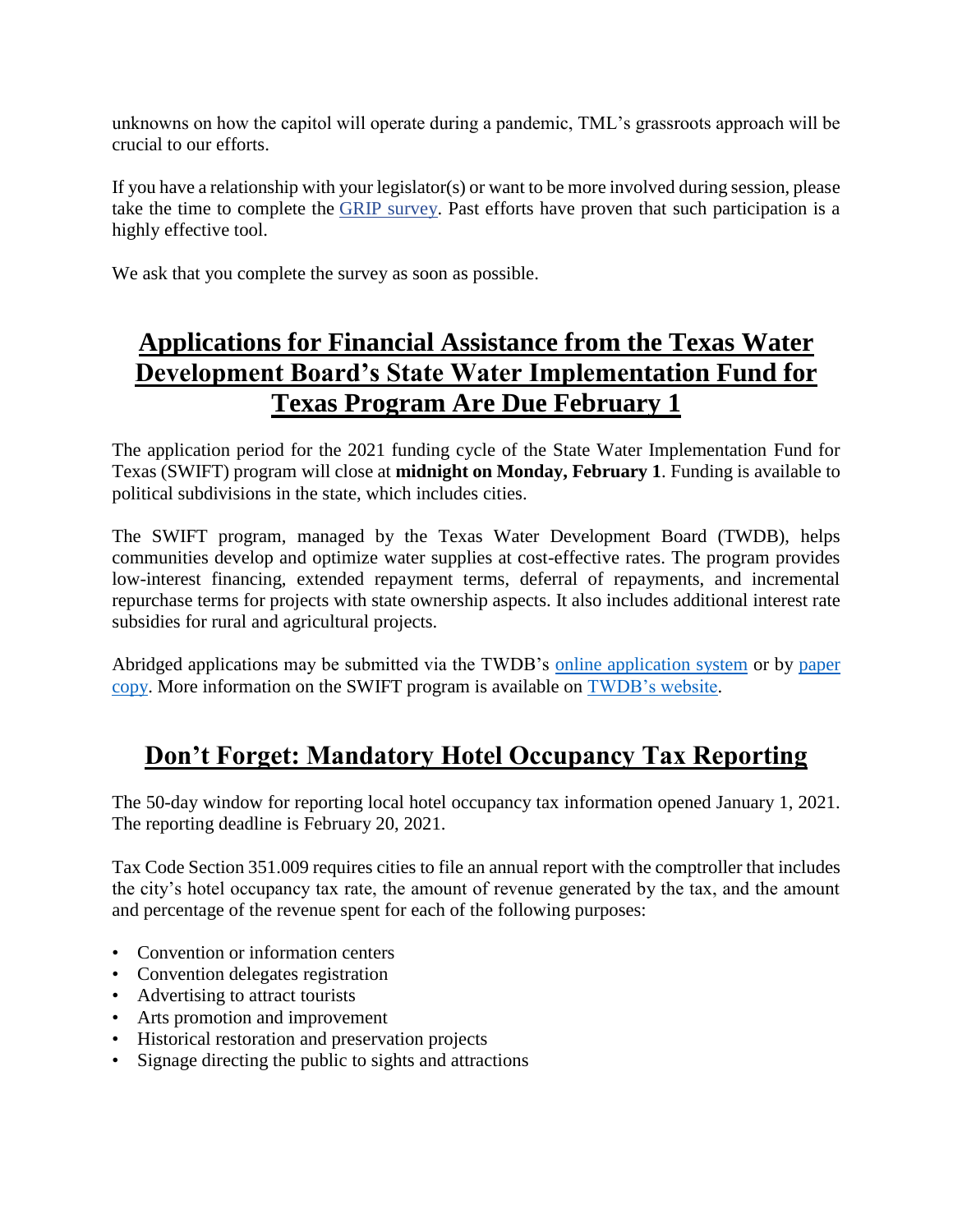Cities have two reporting options: (1) use the comptroller's online reporting form to submit all required information; or (2) clearly post and maintain all required information on the city's website and provide the comptroller's office with a link to the information. For cities selecting the second option, the comptroller provides an [optional format template](https://comptroller.texas.gov/transparency/local/hotel-receipts/docs/sb1221-online-template.xlsx) to post on the city's website.

For more information and access to the online reporting form, see the comptroller's hotel occupancy tax reporting [webpage.](https://comptroller.texas.gov/transparency/local/hotel-receipts/) City officials with questions about the new requirements can also contact the comptroller's transparency team by email at [transparency@cpa.texas.gov](mailto:transparency@cpa.texas.gov) or (844) 519-5676.

## **Don't Forget: Mandatory Eminent Domain Reporting**

Legislation passed in 2015 requires cities to annually fill out a [web-based form](https://www.comptroller.texas.gov/transparency/local/eminent-domain/reporting.php) with the comptroller relating to each city's statutory eminent domain authority. The three-month reporting period began on November 1, 2020 and closes on February 1, 2021. However, reports may be updated at any time throughout the year. The failure to fill out the form could result in a \$2,000 penalty against a city.

The entry should be, for almost every city, just an update of previously filed information, including whether the city exercised its eminent domain authority in the preceding calendar year by filing a condemnation petition under Section 21.012, Property Code.

Of course, any city that never filled out the form as required should do so now. City officials with questions about the new requirements can also contact the comptroller's transparency team by email at [transparency@cpa.texas.gov](mailto:transparency@cpa.texas.gov) or (844) 519-5676.

## **City-Related Bills Filed**

(Editor's Note: You will find all of this session's city-related bill summaries online at [https://www.tml.org/319/Legislative-Information.](https://www.tml.org/319/Legislative-Information))

### **Property Tax**

**H.B. 1084 (P. King) – Property Tax Appraisal**: would provide that the additional tax imposed on land appraised for property tax purposes as open-space or timber land as a result of a change in the use of the land does not apply to a portion of a parcel of land that is subject to a right-of-way when the change in use occurs.

**H.B. 1090 (Bailes) – Property Tax Appraisal**: would provide that if the chief appraiser discovers that property was omitted from an appraisal roll in one of the three preceding tax years, the chief appraiser shall appraise the property as of January 1 of each tax year that it was omitted and enter the property and its appraised value in the appraisal records. (Note: current law requires the chief appraiser to appraise omitted real property in any one of the five preceding years.)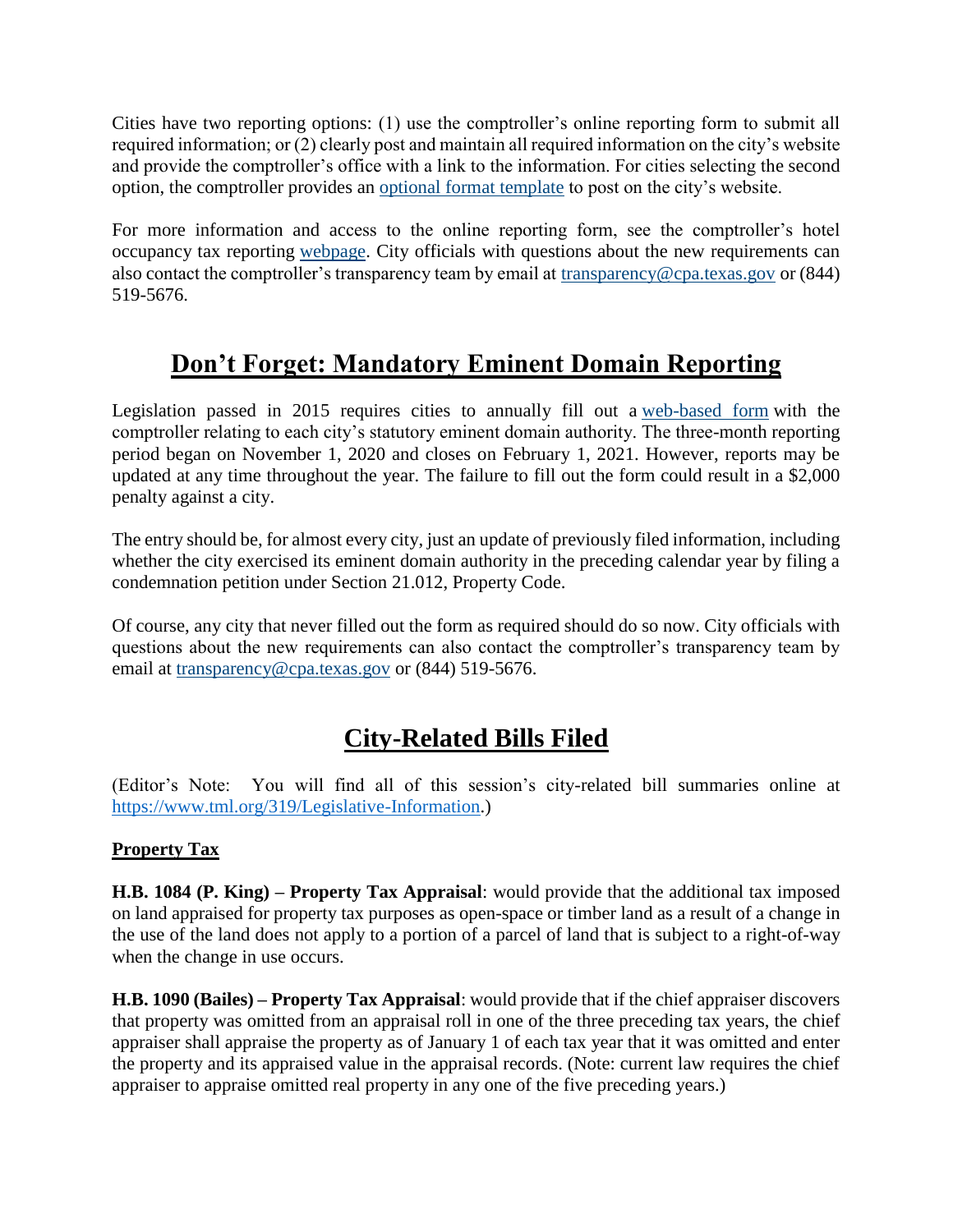**H.B. 1099 (Beckley) – Property Tax Appraisal**: would, among other things: (1) provide that a protest on the ground of unequal appraisal of property shall be determined in favor of the protesting party, unless the appraisal district establishes, among other things, that the appraisal ratio of the property is equal to or less than the median level of appraisal of a reasonable number of comparable properties within the appraisal district; (2) provide that for purposes of (1), above: (a) a person making a determination that property is comparable to another property must base the determination on the similarity of the properties with regard to location, square footage of the lot and improvements, property age, property condition, property access, amenities, views, income, operating expenses, occupancy, and the existence of easements, deed restrictions, or other legal burdens affecting marketability; and (b) a person calculating the median level of appraisal of comparable properties must base the calculation on the appraised value of each comparable property as shown in the appraisal records submitted to the appraisal review board by the chief appraiser; (3) require the comptroller to, by rule, establish standards for the development and calibration of adjustments to the appraised value for industrial, petrochemical refining and processing, and utility properties and other unique properties; (4) require a district court to grant relief on the ground that a property is appraised unequally if, among other things, the appraisal ratio of the property exceeds by at least ten percent the median level of appraisal of a reasonable number of comparable properties in the appraisal districts; (5) for that for purposes of (4), above: (a) a person making a determination that property is comparable to another property must base the determination on the similarity of the properties with regard to location, square footage of the lot and improvements, property age, property condition, property access, amenities, views, income, operating expenses, occupancy, and the existence of easements, deed restrictions, or other legal burdens affecting marketability; and (b) a person calculating the median level of appraisal of comparable properties must base the calculation on the appraised value of each comparable property as shown in the appraisal records certified by the chief appraiser; and (6) provide that an appraisal district, an appraisal review board, or a chief appraiser that prevails in an appeal based on unequal appraisal may be awarded reasonable attorney's fees not to exceed \$15,000.

**H.B. 1101 (Beckley) – Sales Price Disclosure**: would provide that: (1) a person may not file for record or have recorded in the county clerk's office an instrument conveying real property under a contract for sale unless the instrument discloses the sales price of the property; (2) the purchaser of any property for which an instrument is recorded in violation of (1), above, is liable to the state for a civil penalty for each violation in an amount equal to five percent of the sales price of the property; and (3) the attorney general or the county or district attorney for the county in which the property is located may bring suit to recover a penalty under (2), above.

**H.B. 1120 (Lucio III) – Property Tax Appraisal**: would, among other things, authorize a property owner to bring suit to compel an appraisal district, chief appraiser, or appraisal review board to comply with a procedural requirement applicable to a property tax protest.

**S.B. 330 (Lucio) – Property Tax Exemption**: would exempt from property taxes property owned by a charitable organization that provides a meeting place and support services for organizations that provide assistance to people with substance abuse disorders and their families without regard to the beneficiaries' ability to pay.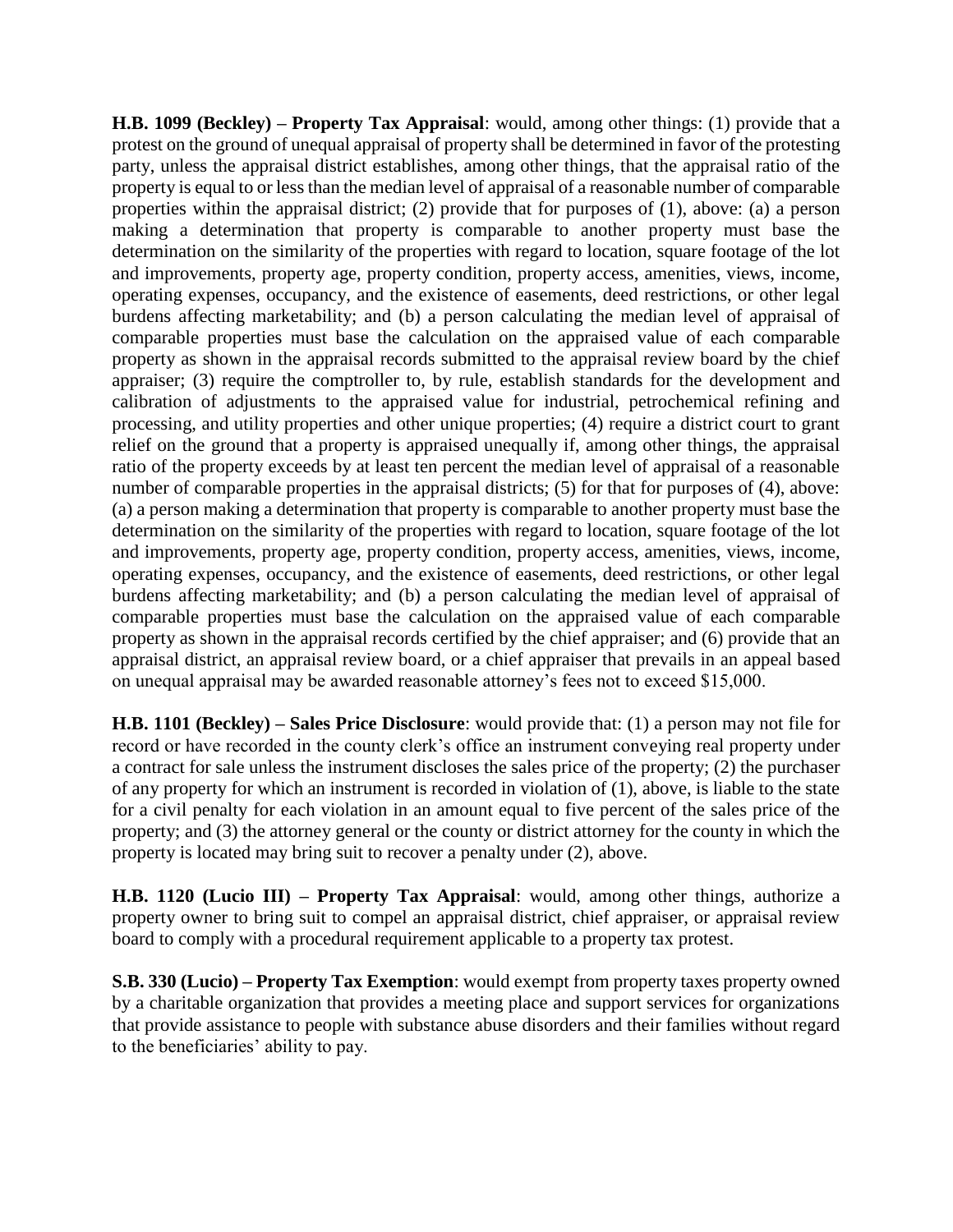**S.B. 361 (Miles) – Appraisal Cap**: would continue the ten percent appraisal cap for residence homesteads if the property is acquired by, and qualifies as, the homestead of an heir of the owner or the owner's spouse or surviving spouse. (See **S.J.R. 26**, below).

**S.J.R. 26 (Miles) – Appraisal Cap**: would amend the Texas Constitution to continue the ten percent appraisal cap for residence homesteads if the property is acquired by, and qualifies as, the homestead of an heir of the owner or the owner's spouse or surviving spouse. (See **S.B. 361**, above.)

### **Public Safety**

**H.B. 1001 (Lucio III) – Medical Marihuana**: would add post-traumatic stress disorder as an authorized diagnosis for a prescription for low-THC cannabis. (Companion bill is **S.B. 327** by **Lucio**.)

**H.B. 1074 (Hernandez) – Massage Establishments**: would amend current law to provide that, for purposes of abatement of nuisances, a law enforcement agency that makes an arrest related to the offense of prostitution or violation of laws regulating the licensing of massage professionals that occurs at a property leased to a person operating a massage establishment, may provide written notice of the arrest, by certified mail, to the property owner.

**H.B. 1097 (Lozano) – Kratom**: would: (1) authorize the processing and sale of kratom and kratom products; (2) prohibit the sale or distribution of a kratom product to someone younger than 18 years of age; (3) authorize a civil penalty for violations of the bill; and (4) provide that the attorney general, the district or county attorney for the county, or the municipal attorney of the municipality in which the violation is alleged to have occurred may bring an action to recover a civil penalty.

**H.B. 1102 (Dominguez) – Alcohol To-Go**: would allow for the pickup and delivery of alcoholic beverages for off-premises consumption under certain circumstances.

**H.B. 1109 (Dominguez) – Medical Cannabis for Veterans**: would: (1) authorize the use of medical cannabis by veterans for post-traumatic stress disorder; (2) authorize the licensing of associated cultivating or dispensing organizations; (3) require a cultivating or dispensing license holder to annually donate at least five percent of the license holder's net profit to a nonprofit organization that focuses on getting veterans access to treatment for post-traumatic stress disorder; and (4) provide that a cultivating or dispensing facility owned or operated by a license holder may not be located within 1,000 feet of a primary or secondary school or day-care center that exists on the date of the license holder's initial application for licensure.

**H.B. 1119 (Lucio III) – Uninsured Vehicle Enforcement Program**: would provide that: (1) the Texas Department of Public Safety (department) by rule shall, in consultation with law enforcement agencies, establish the Texas Uninsured Vehicle Enforcement Program to use automatic license plate reader (ALPR) systems to help law enforcement agencies identify uninsured motor vehicles; (2) the department may: (a) install an ALPR system on appropriate infrastructure owned by this state or a political subdivision of this state, including traffic signals,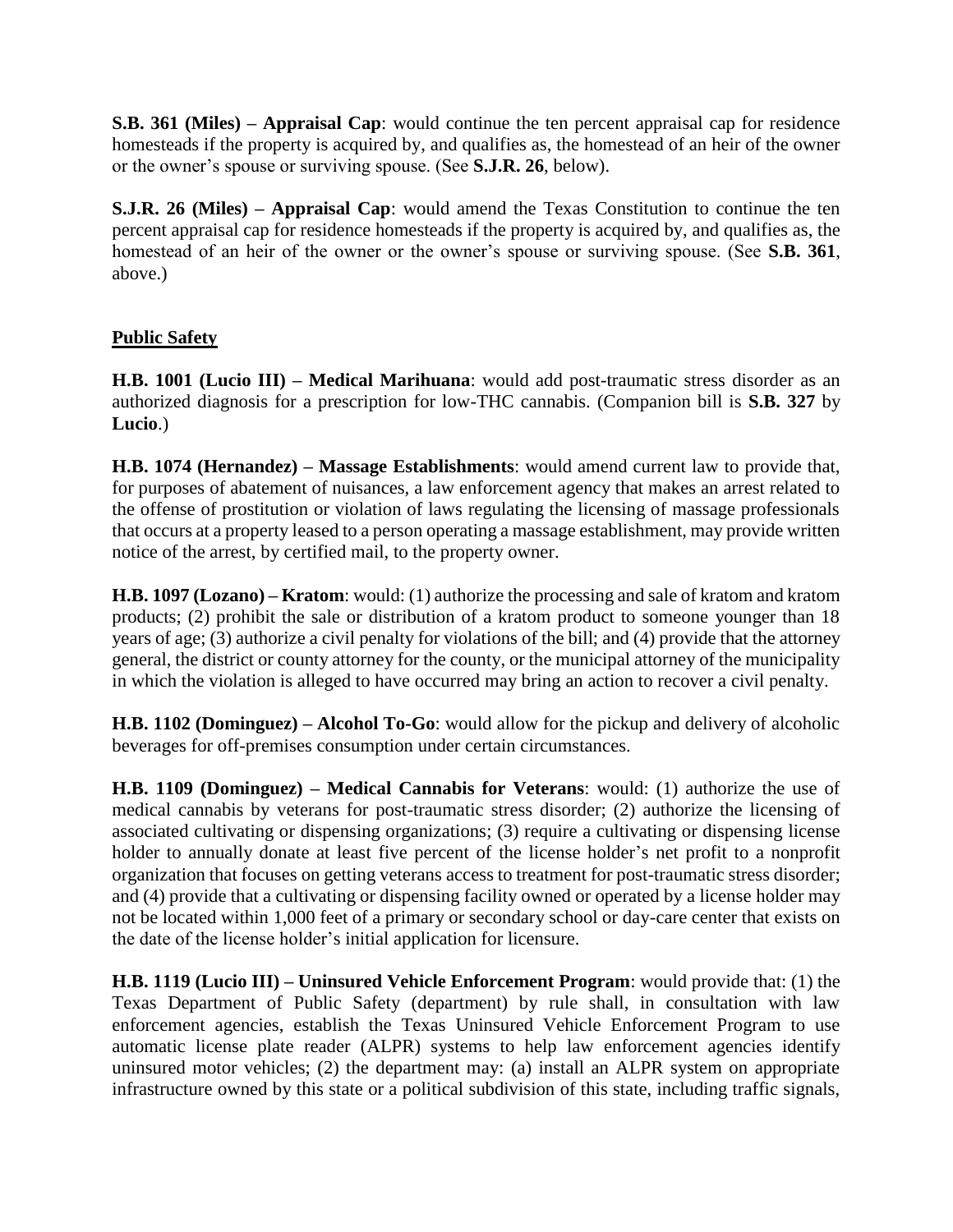highway signs, bridges, and overpasses; and (b) use infrastructure described in (2)(a), above, as necessary to ensure than an ALPR system has access to the necessary power to operate; (3) the department and law enforcement agencies may use ALPRs to collect captured plate data so as to enforce the financial responsibility requirements under state law; (4) the captured plate data may be accessed only by law enforcement agencies and individuals authorized by the department; (5) a peace officer may: (a) verify by sworn affidavit that a photograph generated by an ALPR system identifies a particular vehicle operating on a public roadway that was uninsured at the time the vehicle was being operated; and (b) issue a citation, based on the affidavit, to a person for operating a motor vehicle without meeting the financial responsibility requirements; (6) captured plate data collected or retained under this program through the use of an ALPR system must be retained by a law enforcement agency if the data is being used as evidence of a violation of the financial responsibility requirements, and if no longer needed as evidence of a violation, must be deleted or otherwise destroyed; and (7) captured plate data collected or retained by the department or a law enforcement agency through the use of the ALPR system may not be used for a purpose other than enforcing the motor vehicle financial responsibility requirement.

**H.B. 1125 (Anchia) – Disclosure of Information to Defendants:** This bill known as "the Richard Miles Act" would provide that: (1) a law enforcement agency filing a case with the attorney representing the state, including the district attorney, criminal district attorney, county attorney with criminal jurisdiction, or city or municipal attorney, shall include with the case file: (a) all documents, items, and information in the possession of the agency that are required to be disclosed during discovery, and (b) a written statement by a peace officer employed by the agency acknowledging that the documents, items, and information filed with the case constitute all of the documents, items, and information in the possession of the agency that are required to be disclosed to the defendant in the case under the discovery rules; (2) if at any time after the case is filed with the attorney representing the state, the law enforcement agency discovers or acquires any additional documents, item, or information required to be disclosed, a peace officer employed by the agency shall promptly transmit the document, item, or information to the attorney representing the state; and (3) a law enforcement agency shall promptly disclose to each attorney representing the state with whom the agency files cases, the identity of each peace officer or other employee of the agency for whom a finding of misconduct has been sustained if that finding would be required to disclosed to a defendant under the discovery rules.

**H.B. 1141 (Ramos) – Surrender of Firearms**: would: (1) provide that, on conviction of a person for certain family violence offenses or issuance of certain protective orders, a court shall provide written notice to the person convicted or subject to the protective order that he/she is: (a) prohibited from acquiring, possessing, or controlling a firearm; and (b) ordered to surrender all firearms the person owns; (2) provide that a person in (1) shall surrender a firearm by: (a) selling the firearm to a licensed dealer; or (b) surrendering the firearm to a law enforcement agency for holding or disposition; and (3) require a law enforcement agency that takes possession of a firearm under (2) to follow certain policies and procedures for collecting, storing, returning, selling, or destroying the firearm, and allows the agency to impose a reasonable fee for storing a firearm.

**H.B. 1157 (Vo) – Licensing Veterans as Peace Officers**: would: (1) allow a political subdivision, including a city, to employ, as a peace officer, a legal permanent resident of the United States who is an honorably discharged veteran of the armed forces of the United States; and (2) require that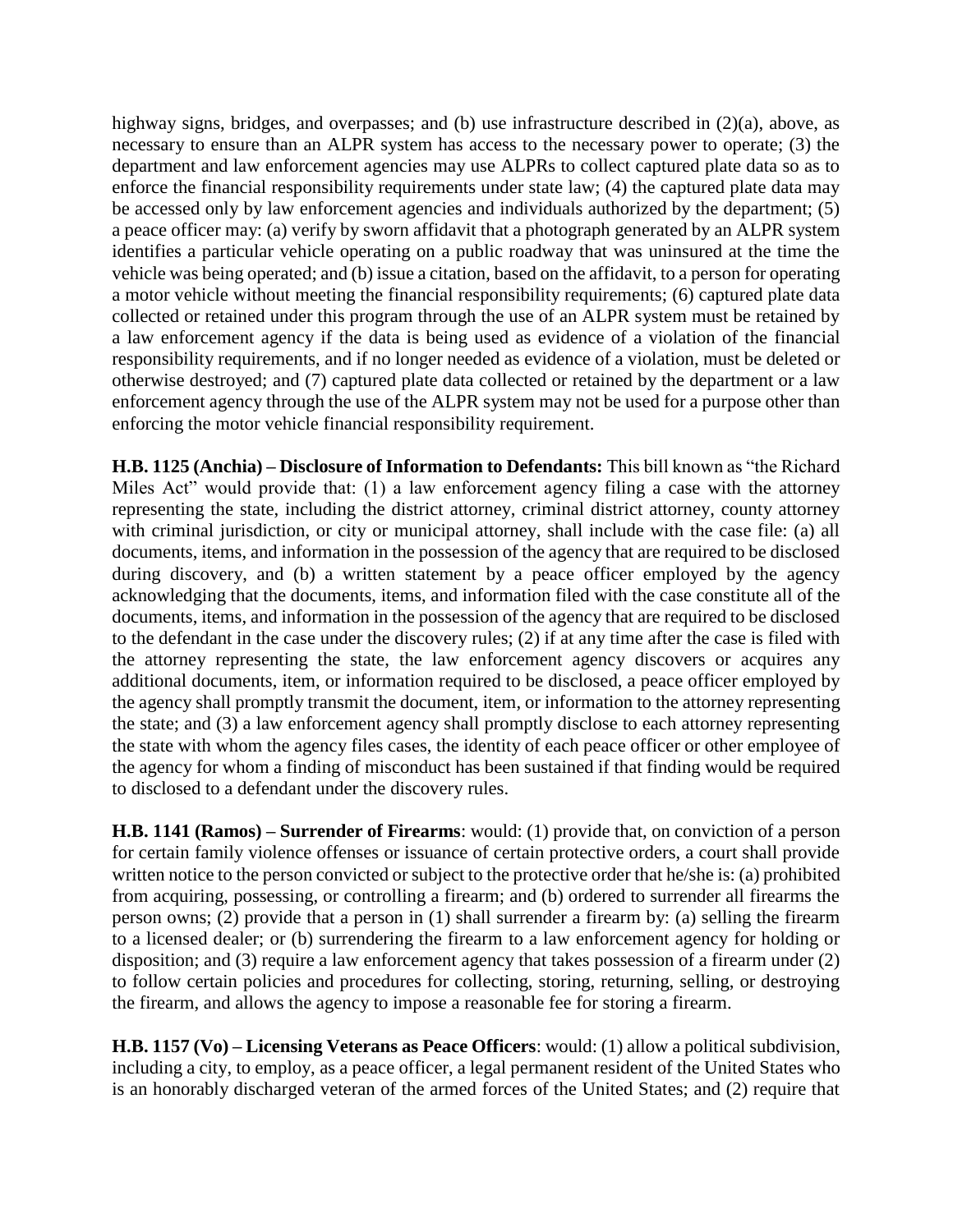the Texas Commission on Law Enforcement issue a peace officer license to a person who is a legal permanent resident of the United States if the person: (a) meets the requirements to be a peace officer; and (b) is an honorably discharged veteran of the armed forces of the United States.

**S.B. 327 (Lucio) – Medical Marihuana**: would add post-traumatic stress disorder as an authorized diagnosis for a prescription for low-THC cannabis. (Companion bill is **H.B. 1001** by **Lucio III**.)

**S.B. 343 (Kolkhorst) – Family Violence Bond Conditions**: would provide, among other things, that: (1) as soon as possible, but not later than the next business day after the date a magistrate issues an order imposing a condition of bond or modifying or removing a condition of release on bond, the magistrate shall send a copy of the order to the appropriate attorney representing the state and either to the police chief in the city where the victim of the offense resides, if the victim resides in a city, or to the sheriff of the county where the victim resides, if the victim does not reside in a city; (2) the court clerk shall send a copy of the order to the victim at the victim's last known address as soon as possible but not later than the next business day after the date the order is issued; (3) the magistrate or clerk may delay sending a copy of the order described in (1), above, only if the magistrate or clerk lacks information necessary to ensure service and enforcement; (4) a copy of the order and any related information may be send electronically or in another manner that can be accessed by the recipient; (5) if the victim of the offense is not present when an order is issued, the magistrate shall order a peace officer to make a good faith effort to provide notice of the order to the victim within 24 hours by calling the victim's last known phone number; (6) not later than the third business day after the date of the receipt of the copy of an order described in (1), above, by the applicable law enforcement agency, the law enforcement agency shall enter specified information in the statewide law enforcement information system maintained by the Department of Public Safety or modify or remove that information, as appropriate.

**S.B. 352 (Miles) – Peace Officer License Suspension**: would amend current law to provide that the Texas Commission on Law Enforcement shall suspend a peace officer's license upon notification that the officer has been dishonorably discharged.

**S.B. 411 (Miles) – Criminal Offenses Recordkeeping**: would require the Department of Public Safety and all local law enforcement agencies that use an incident-based reporting system to report information and statistics concerning criminal offenses committed in Texas to the Federal Bureau of Investigation, as a part of the Uniform Crime Reporting Program of the Federal Bureau of Investigation, to include the ethnicity of an arrestee in the reported incident.

#### **Sales Tax**

No Sales Tax bills were filed this week.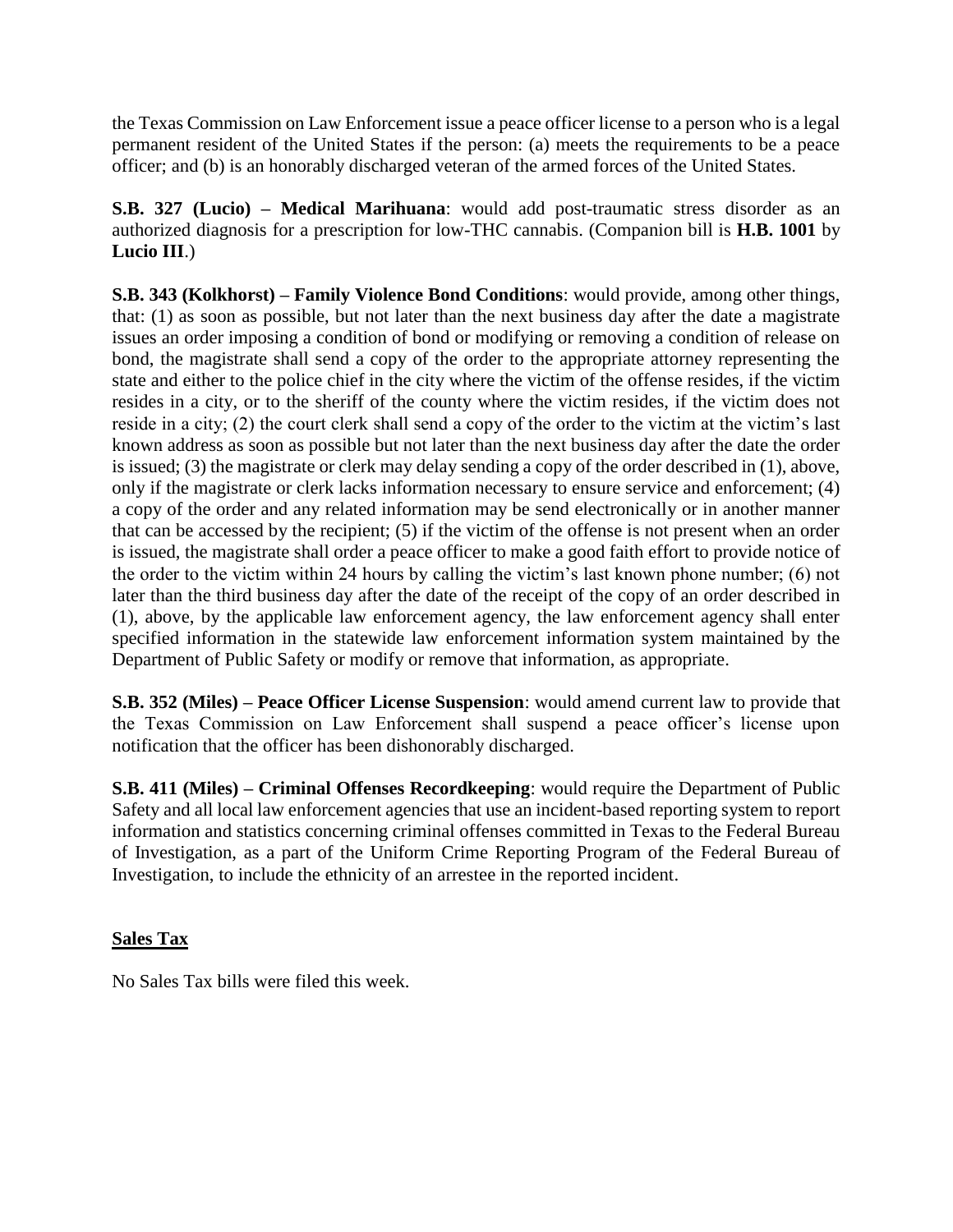#### **Community and Economic Development**

**H.B. 1086 (Gates) – Public Facility Corporations**: would repeal the law providing that a leasehold or other possessory interest in real property that is exempt to the owner of the interest encumbered by the possessory interest shall be listed in the name of the owner of the possessory interest for a leasehold or other possessory interest granted by a public facility corporation during the period the corporation owns projects on behalf of the authorizing municipality.

**S.B. 356 (Miles) – Public Facility Corporations**: would provide that a grocery store or an early learning center located in an economically disadvantaged census tract may be financed by a public facilities corporation.

**S.B. 357 (Miles) – Public Facility Corporations**: would provide that a grocery store located in an economically disadvantaged census tract may be financed by a public facilities corporation.

### **Elections**

**H.B. 1128 (Jetton) – Election Bystanders**: would: (1) authorize the following people to be lawfully present in a polling place during the time the presiding judge arrives there on election day until the precinct returns have been certified and the election records assembled for distribution following the election: (a) an election judge or clerk; (b) a watcher; (c) a state or federal inspector; (d) a person admitted to vote; (e) a child under 18 years of age accompanying a parent who has been admitted to vote; (f) a person providing authorized assistance to a voter; (g) a special peace officer appointed by the presiding judge; (h) the county chair of a political party conducting a primary election; (i) an authorized voting system technician; or (j) a person whose presence has been authorized by the presiding judge; (2) authorize the following people to be lawfully present in the meeting place of an early voting ballot board during the time of the board's operation: (a) a presiding judge or member of the board; (b) a watcher; (c) an authorized voting system technician; or (d) a person whose presence has been authorized by the presiding judge; and (3) authorize the following people to be lawfully present in the central counting station while ballots are being counted: (a) a counting station manager, tabulation supervisor, assistant to the tabulation supervisor, presiding judge, or clerk; (b) a watcher; (c) an authorized voting system technician; or (d) a person whose presence has been authorized by the counting station manager.

**H.B. 1138 (Oliverson) – Mail Ballot Tracking**: would require the secretary of state to develop or otherwise provide an online tool to each early voting clerk that enables a person who submits an application for a ballot to be voted by mail to track the location and status of the person's application and ballot on the secretary's Internet website and on the county's Internet website if the early voting clerk is the county clerk of a county that maintains an Internet website.

**H.B. 1150 (Vo) – Early Voting Employee Leave**: would provide that: (1) a person commits an offense if, with respect to another person over whom the person has authority in the scope of employment, the person knowingly: (a) refuses to permit the other person to be absent from work while early voting is in progress for the purpose of attending the polls to vote; or (b) subjects or threatens to subject the other person to a penalty for attending the polls while early voting is in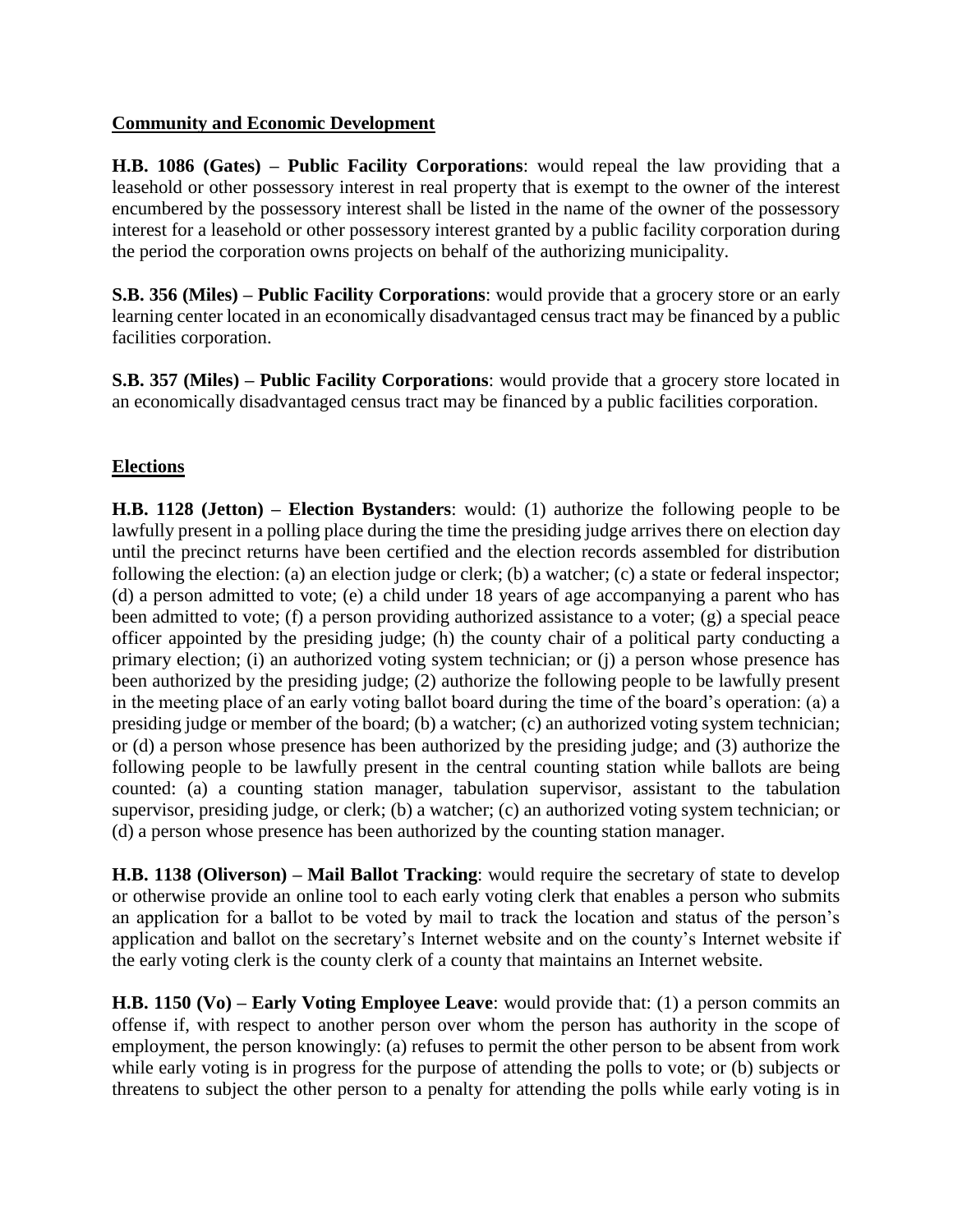progress to vote; and (2) the provisions of (1), above, do not apply in connection with an election in which polls are open while early voting is in progress for two consecutive hours outside of the voter's working hours. (This bill is identical to **H.B. 1152** by **Vo**.)

**H.B. 1151 (Vo) – Early Voting**: would, among other things, provide that: (1) the authority ordering an election may order early voting by personal appearance at the main early voting polling place to be conducted during an extended early voting period beginning on the  $19<sup>th</sup>$  day before election day for any number of consecutive days up to and including the third day before election day; and (2) an authority that extends early voting under (1), above, shall order personal appearance voting at the main early voting polling place to be conducted for at least 12 hours on any weekday or Saturday and for at least five hours on any Sunday of the extended early voting period.

**H.B. 1152 (Vo) – Early Voting Employee Leave**: would provide that: (1) a person commits an offense if, with respect to another person over whom the person has authority in the scope of employment, the person knowingly: (a) refuses to permit the other person to be absent from work while early voting is in progress for the purpose of attending the polls to vote; or (b) subjects or threatens to subject the other person to a penalty for attending the polls while early voting is in progress to vote; and (2) the provisions of (1), above, do not apply in connection with an election in which polls are open while early voting is in progress for two consecutive hours outside of the voter's working hours. (This bill is identical to **H.B. 1150** by **Vo**.)

**S.B. 331 (Johnson) – Election Interpreters**: would: (1) allow an interpreter to be appointed by an election officer if the voter has not selected an interpreter; (2) provide that, if selected by the voter,a voting interpreter may be any person other than the voter's employer, an agent of the voter's employer, or an officer or agent of a labor union to which the voter belongs; and (3) provide that, if appointed to serve as an interpreter by an election officer, an interpreter must be a registered voter of the county in which the voter needing the interpreter resides or a registered voter of an adjacent county.

### **Emergency Management**

**H.B. 311 (Vasut) – Extension of Disaster Declarations**: would, among other things: (1) amend current law to provide that a state of disaster may not continue for more than 30 days unless renewed by the legislature by law; (2) provide that the governor may not declare a state of disaster based on the same or a substantially similar finding for which the state of disaster was initially declared by the governor within the preceding 12 months; (3) amend current law to provide that public health disaster may not continue for more than 30 days unless renewed by the legislature by law; (4) amend current law to provide that the commissioner of the state health services will no longer be authorized to renew, one time, a public health disaster for an additional 30 days; and (5) provide that, at any time, either the governor or the legislature by law may terminate a declaration of a public health disaster.

**H.B. 1137 (Cain) – Taxes and Fees During Disaster**: would provide that if a governor's executive order, proclamation, or regulation issued during a declared state of disaster restricts the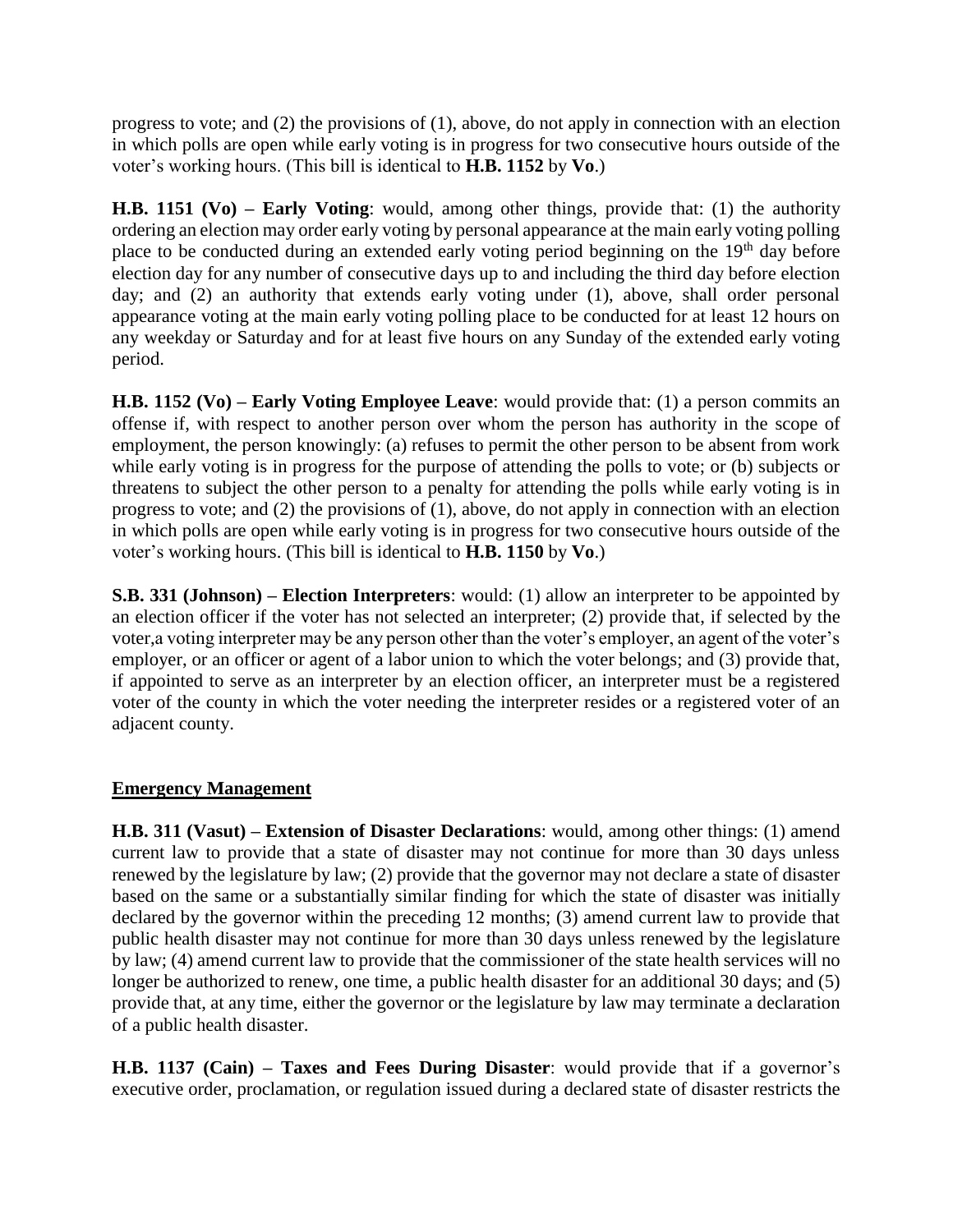operation of a business or category of business, a business whose operation is restricted by the order, proclamation, or regulation may not be assessed any tax or fee, including a licensing fee, by the state during the time the operation of the business is restricted by the order, proclamation, or regulation.

### **Municipal Courts**

**H.B. 1002 (Lucio III) – Hypnotically Induced Testimony**: would provide that the testimony of a person obtained by hypnotizing the person is not admissible against a defendant in a criminal trial, whether offered in the guilt or innocence phase or the punishment phase of the trial. (Companion bill is **S.B. 281** by **Hinojosa**.)

**H.B. 1104 (Dominguez) – Expunction of Arrest Records**: would, among other things, entitle a person who has been placed under a custodial or noncustodial arrest for certain misdemeanors to have all records and files related to the arrest expunged if certain criteria are met and verified by an ex-parte petition submitted by the person.

**H.B. 1106 (Dominguez) – Supplemental Court Security Fee**: would: (1) provide that a person whose sentence, upon conviction of a misdemeanor or felony offense, includes the imposition of a fine shall pay a \$1 supplemental security fee as a cost of court; and (2) require the treasurer to deposit the court costs collected under (1), above, to the courthouse security fund or municipal court building security fund, as appropriate.

**S.B. 353 (Miles) – Financial Responsibility**: would authorize a justice or municipal court to access the financial responsibility verification program to verify financial responsibility for the purpose of court proceedings.

#### **Open Government**

**H.B. 1082 (P. King) – Public Information**: would: (1) with regard to information a city holds as an employer, except from the Public Information Act the home address, home telephone number, emergency contact information, social security number, and personal family information of an elected public officer, regardless of whether the elected officer complies with certain requirements to elect the information be kept confidential; (2) with regard to information contained in records maintained by the city in any capacity, except from the Public Information Act an elected public officer's home address, home telephone number, emergency contact information, date of birth, social security number, and family member information, if the elected offer elects to keep the information confidential; and (3) add elected public officers to the list of individuals who may choose to restrict public access to certain information in appraisal records.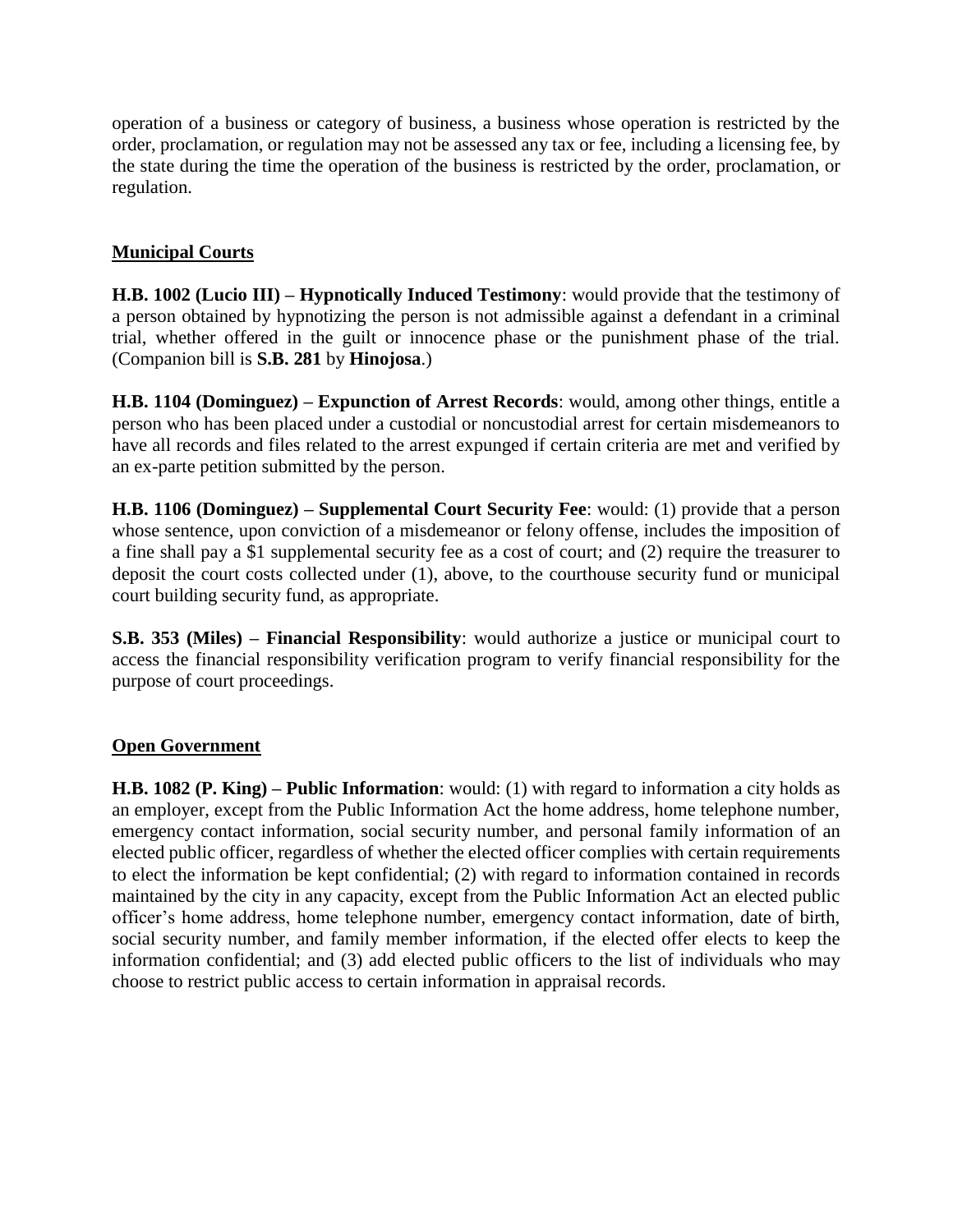#### **Other Finance and Administration**

**H.B. 634 (E. Morales) – Newspaper Notice**: would, with regard to a city located in a county that does not have a weekly newspaper that meets certain criteria, provide that a notice must be published in a weekly newspaper that: (1) devotes not less than 20 percent of its total column lineage to general interest items; (2) meets one of the following requirements: (a) be entered as periodical postal matter in the county where published; (b) have a mailed or delivered circulation of at least 51% of the residences in the county where published; or (c) be published in the county and designated by the governing body as the newspaper for publication of notices; and (3) has been published regularly and continuously for at least 12 months before the notice is published.

**H.B. 1083 (P. King) – Animal Shelter**: would: (1) provide that a person's ownership interest in an impounded animal held in an animal shelter terminates on the date that: (a) another person adopts the animal from the shelter; or (b) the shelter transfers the animal to an animal rescue organization; and (2) allow an animal shelter to offer an animal for adoption or transfer to an animal rescue organization only after the shelter has complied with any applicable holding period set out in an ordinance or rule adopted by the city council in which the shelter is located.

**H.B. 1089 (Reynolds) – Governmental Liability**: would, among other things: (1) provide that a city is liable for property damage, personal injury, or death proximately caused by the negligence of its employee if the employee was acting within the scope of employment and: (a) the employee is a county jailer, peace officer, public security officer, reserve law enforcement officer, telecommunicator, or school marshal; and (b) the employee would be personally liable according to Texas law; (2) increase the maximum liability for a city to \$250,000 for each person and \$500,000 for each single occurrence for bodily injury or death; (3) provide that a claimant may now be awarded exemplary damages if a governmental unit is found liable under (1), above; (4) provide that a governmental unit is not liable when responding to an emergency situation if, among other things, the act is not negligent; (5) provide that a governmental unit is not liable for failure to provide or the method of providing police or fire protection, unless the failure to provide or method of providing protection was negligent, consciously indifferent, or occurred with reckless disregard; (6) remove governmental liability protections for claims based on an injury or death connected with any act or omission arising out of civil disobedience, riot, insurrection, or rebellion; (7) provide that the existence or amount of insurance of a governmental unit is subject to discovery; and (8) repeal the limitation for municipal liability, which includes a maximum of \$250,000 for each person and \$500,000 for each single occurrence of bodily injury or death and \$100,000 for each single occurrence for injury to or destruction of property.

**H.B. 1091 (Reynolds) – Crime Victim Pseudonym**: would: (1) require the office of the attorney general to develop and distribute to all law enforcement agencies a pseudonym form for victims of certain crimes; (2) require a law enforcement agency investigating certain offenses to offer the victim (or the parent, conservator, or guardian, if the victim is a child) a pseudonym to be used in all public files and records concerning the offense; (3) provide that a victim who completes and returns a pseudonym form may not be required to disclose their name, address, date of birth, and telephone number in connection with the investigation or prosecution of the offense; (4) provide that a victim pseudonym form is confidential and may not be disclosed to any person other than a defendant, except on an order of a court; (5) require a law enforcement agency that receives a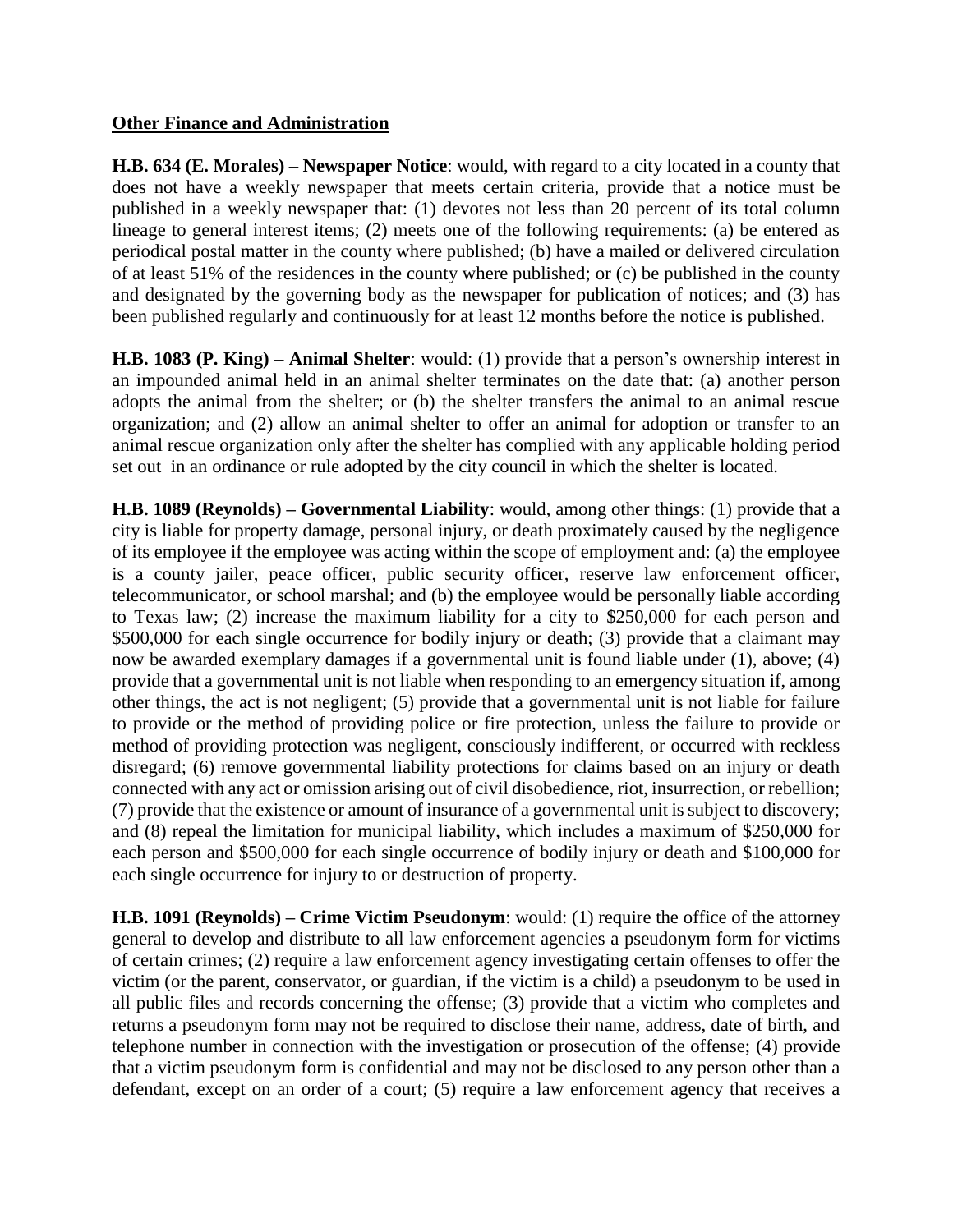victim pseudonym form to: (a) remove the victim's name and substitute a pseudonym on all reports, files, and record's in the agency's possession; (b) notify the attorney for the state; and (c) maintain the form in a manner that protects the confidentiality of the information; (6) provide that, except as required or permitted by law or court order, a public servant or other person who has access to or obtains the name, address, phone number, or other identifying information of certain victims may not release or disclose the information to any person who is not assisting in the investigation, prosecution, or defense of the case; (7) provide that a public servant with access to the name, address, or phone number of certain crime victims who have completed a pseudonym form commits a Class C misdemeanor offense if the public servant knowingly discloses the information to any person who is not assisting in the investigation or prosecution of the offense or to any person other than the defendant, the defendant's attorney, or a person specified in a court order; and (8) provide that, unless disclosure is required or permitted by other law, a public servant or other person commits a Class C misdemeanor offense if the person: (a) has access to or obtains the name, address, or phone number of certain crime victims; and (b) knowingly discloses the information to a person who is not assisting in the investigation or prosecution of the offense or to any person other than the defendant, the defendants attorney, or a person specified in a court order.

**H.B. 1118 (Capriglione) – Cybersecurity**: would provide that: (1) a local government employee or official that uses a computer to complete at least 25 percent of the employee or official's required duties shall complete a cybersecurity training certified by the state cybersecurity coordinator and the state's cybersecurity council; (2) to apply for a federal or state grant, a local government must submit with its grant application proof of compliance with the cybersecurity training requirements; and (3) a local government that has not complied with the cybersecurity training requirements must repay the grant and will be ineligible for another grant for two years. (Companion Bill is **S.B. 345** by **Paxton**.)

**H.J.R. 65 (Vasut) – Special Session**: would amend the Texas Constitution to provide that: (1) the governor shall, by proclamation, convene the legislature in special session on receipt of a petition requesting the special session that is signed by at least two-thirds of the members of each house of the legislature; and (2) the petition must state the date the governor must convene the session and the specific purpose for which the season is convened.

**S.B. 344 (Paxton) – Electronic Signatures**: would: (1) include as the definition of an "electronic signature" one that employs blockchain or distributed ledger technology; (2) provide that a governmental agency of Texas must accept valid electronic signatures; and (3) provide that an electronic signature that employs blockchain or distributed ledger technology is a valid electronic signature for: (a) the issuance of an apostille by the secretary of state, if the apostille may be signed using an electronic signature; or (b) a contract entered into by a governmental agency.

**S.B. 345 (Paxton) – Cybersecurity**: would provide that: (1) a local government employee or official that uses a computer to complete at least 25 percent of the employee or official's required duties shall complete a cybersecurity training certified by the state cybersecurity coordinator and the state's cybersecurity council; (2) to apply for a federal or state grant, a local government must submit with its grant application proof of compliance with the cybersecurity training requirements; and (3) a local government that has not complied with the cybersecurity training requirements must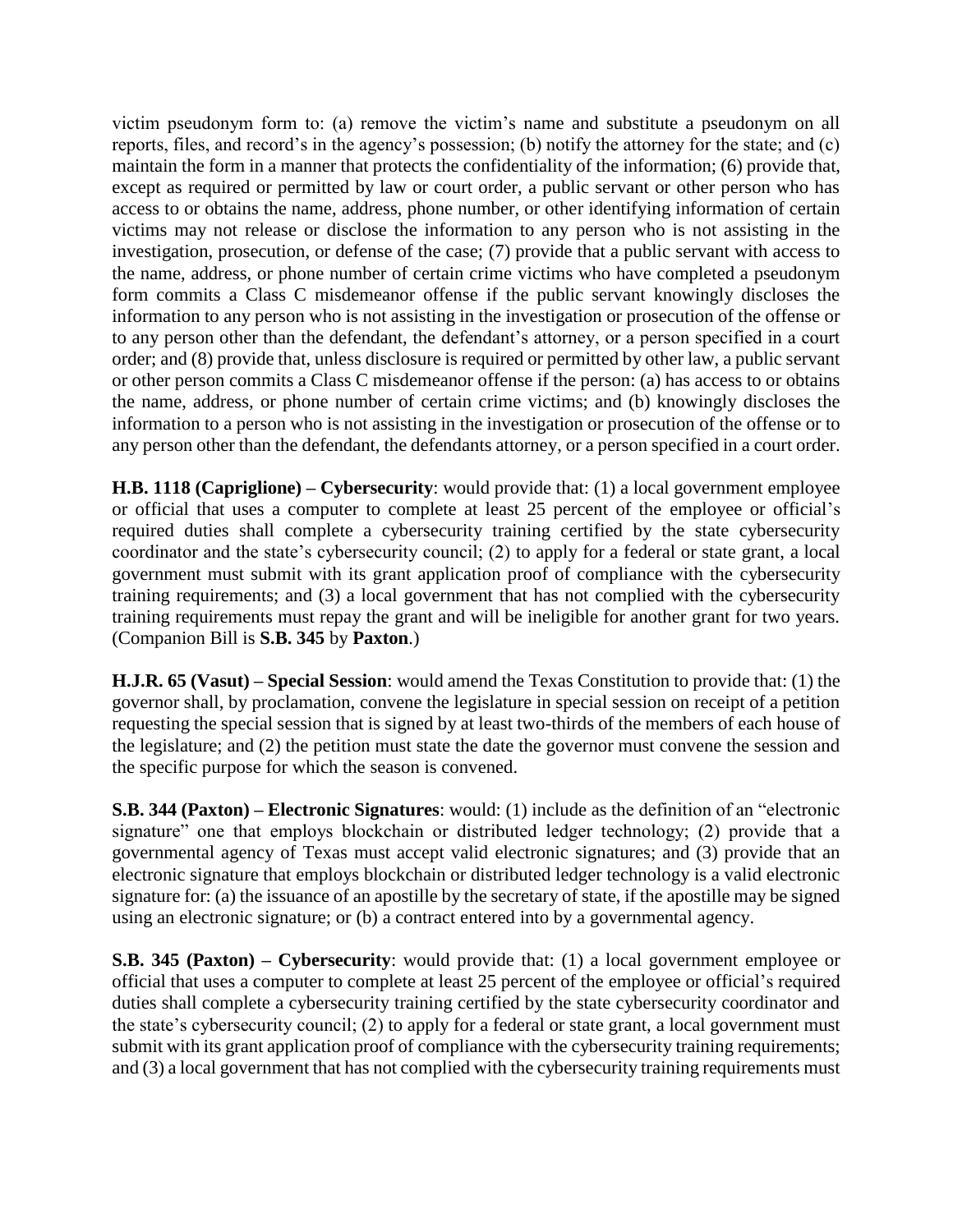repay the grant and will be ineligible for another grant for two years. (Companion Bill is **H.B. 1118** by **Capriglione**.)

### **Personnel**

**H.B. 1087 (Gervin-Hawkins) – Civil Service Disciplinary Suspensions:** would amend current law to provide that, for purposes of the original written statement regarding the suspension of a firefighter or police officer in a civil service city, or in any hearing regarding the violation of a civil service rule: (1) the police chief or fire chief, as applicable, may not complain of an act that is discovered (as opposed to occurred) earlier than the  $180<sup>th</sup>$  day preceding the date the police chief or fire chief suspends the firefighter or police officer; and (2) the act complained of need not be related to a criminal activity.

**S.B. 333 (Johnson) – Police Disciplinary Rules**: would, among other things, amend current law to provide that:

- 1. in a city that has adopted civil service:
	- a. the police chief may not suspend a police officer for an act that occurred earlier than the  $730<sup>th</sup>$  day before the date the officer is suspended;
	- b. the police chief, in the original written statement and charges and in any hearing conducted under the civil services rules involving a police officer:
		- i. may not complain of an act that is discovered earlier than the  $360<sup>th</sup>$ day preceding the date the police chief suspends the police officer;
		- ii. must allege that the act complained of is related to criminal activity; and
		- iii. is not required to prove that the officer had the culpable mental state for the alleged criminal activity or committed the alleged criminal activity beyond a reasonable doubt;
	- c. the police chief may not suspend a police officer that is indicted for a felony or officially charged with the commission of a Class A or B misdemeanor if the act directly related to the felony indictment or misdemeanor complaint occurred earlier than the  $730<sup>th</sup>$  day before the date the officer is suspended;
	- d. the police chief may, within 30 days after the date of final disposition of the felony indictment or misdemeanor complaint described in (1)(c), above, bring a charge against the police officer for a violation of civil service rules, if the action directly related to the felony indictment or misdemeanor complaint against the police officer was discovered on or after the  $360<sup>th</sup>$  day before the date of the indictment or complaint;
	- e. the police chief may order an indefinite suspension of a police officer based on an act that is classified as a felony or a Class A or B misdemeanor after the 360-day period following the date of the discovery of the act by the police department if the police chief considers delay to be necessary to protect a criminal investigation of the police officer's conduct; and
	- f. the police chief must file with the attorney general a statement describing the criminal investigation and its objectives within 360 days after the date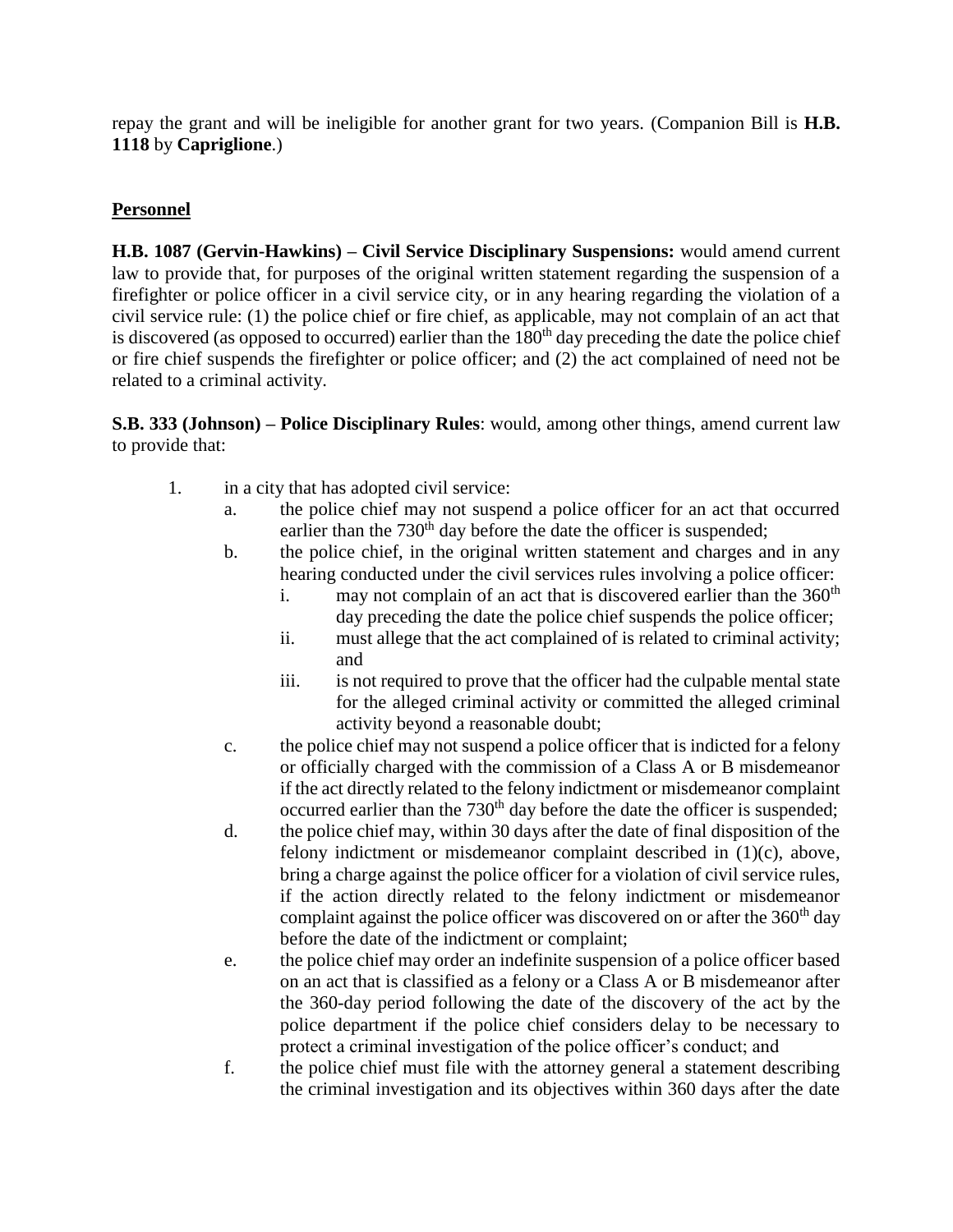of the discovery of the act by the police department, if the police chief intends to order an indefinite suspension as described in (1)(e), above;

- 2. in a city that has adopted civil service and has a population of 1.5 million or more:
	- a. the police chief may not suspend a police officer for an act that is directly related to a felony indictment or misdemeanor complaint of any other crime involving moral turpitude that occurred earlier than the  $730<sup>th</sup>$  day before the date the officer is suspended;
	- b. the police chief may, within 60 days after the date of final disposition of the indictment or complaint, bring a charge against a police officer for violation of civil service rules if the action directly related to the felony indictment or misdemeanor described in (2)(a), above, was discovered on or after the 360th day before the date of the indictment or complaint;
	- c. the police chief may order an indefinite suspension of a police officer based on act classified as a felony or any other crime involving moral turpitude after the 360-day period following the date of the discovery of the act by the department if the department considers delay to be necessary to protect a criminal investigation of the person's conduct; and
	- d. the police chief must file with the attorney general a statement describing the criminal investigation and its objectives within 360 days after the date of the discovery of the act by the department if the police chief intends to order an indefinite suspension of the officer after the 360-day period;
	- e. the police chief may not suspend a police officer for an act that violates a civil service rule if the act occurred earlier than  $730<sup>th</sup>$  day before the date the officer is suspended;
	- f. the police chief may not suspend the police officer later than the  $360<sup>th</sup>$  day after the date the department discovers or becomes aware of the civil service rule violation;
	- g. the suspension of a police officer for violation of a civil service rule is void and the officer is entitled to the officer's full pay if:
		- (i) the department fails to file the written statement during the required time;
		- (ii) the suspension is imposed later than the  $730<sup>th</sup>$  day after the date the act for which the officer was suspended occurred; or
		- (iii) the suspension is imposed later than the  $360<sup>th</sup>$  day after the date the department discovers or becomes aware of the violation that resulted in the suspension;
	- h. the police chief may not indefinitely suspend a police for an act that violates a civil service rule if the act occurred earlier than the  $730<sup>th</sup>$  day before the date the officer is indefinitely suspended;
	- i. the police chief may not complain of an act by a police officer that violates a civil service rule in the original written statement and charges and in any hearing conducted under the civil service rules if the act was not discovered within the 360-day period preceding the date on which the police chief indefinitely suspends the police officer;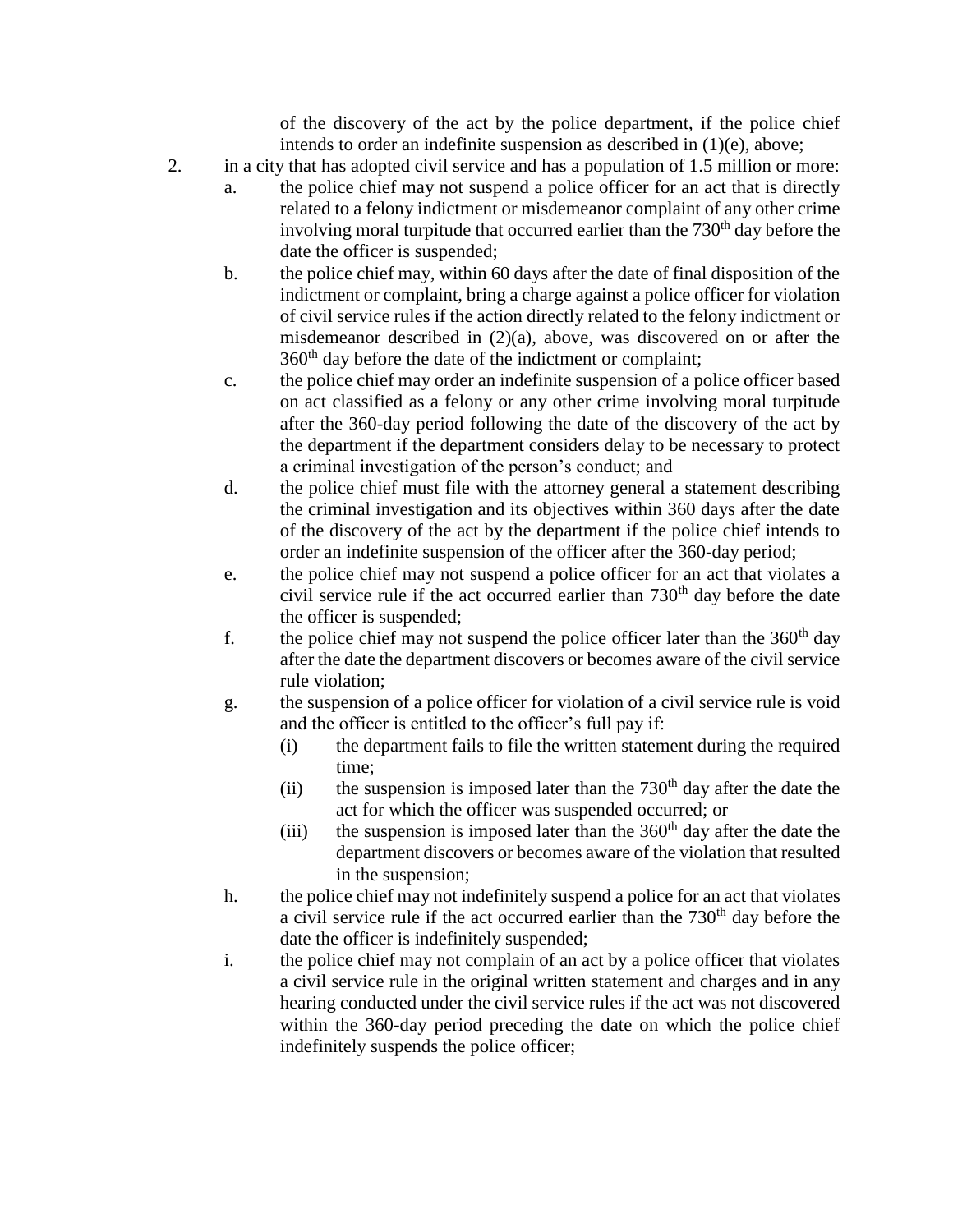- 3. a meet and confer agreement between a city and a police officers association may not conflict with and does not supersede the provisions described in (1) and (2), above, if the city has adopted civil service; and
- 4. a city may not adopt or implement a collective bargaining agreement affecting police officers that conflicts with the provisions described in (1) and (2), above.

#### **Purchasing**

No Purchasing bills were filed this week.

### **Transportation**

**H.B. 1105 (Paddie) – Digital License Plates**: would provide that motor vehicles required to register may be issued a digital license plate.

**S.B. 355 (Miles) – Signs on Public Right-of-Way**: would provide that a person who places, commissions the placement of, uses, or benefits from the placement of a sign on the right-of-way of a public road that is not otherwise authorized by law may be liable for a civil penalty of \$10,000 for each violation.

### **Utilities and Environment**

**H.B. 1130 (White) – Excavation Activities**: would provide that: (1) an operator or excavator may file a civil action for damages for certain requirements relating to excavation; and (2) the prevailing party in an action in (1), above, may recover reasonable attorney's fees, court costs, and other expenses in certain circumstances.

**H.B. 1155 (Vo) – Municipal Utility Districts**: would provide that once the board of a municipal utility district that is located in the extraterritorial jurisdictions of more than one municipality has selected the municipality that may exercise authority within the district as a whole, the board may not change that selection without the consent of all affected municipalities.

**S.B. 364 (Miles) – Clean Air Act Affirmative Defenses**: would repeal provisions allowing the Texas Commission on Environmental Quality to establish affirmative defenses for enforcement actions if a facility has an emission event that results in the unauthorized emissions of air contaminates from one or more emissions points at a regulated entity.

#### **S.B. 365 (Miles) – Environmental Justice Reports**: would:

1. define "affecting facility" as a facility required to obtain a permit from the Texas Commission on Environmental Quality (TCEQ) for wastewater discharge, injection wells, and under the Solid Waste Disposal Act and Clean Air Act;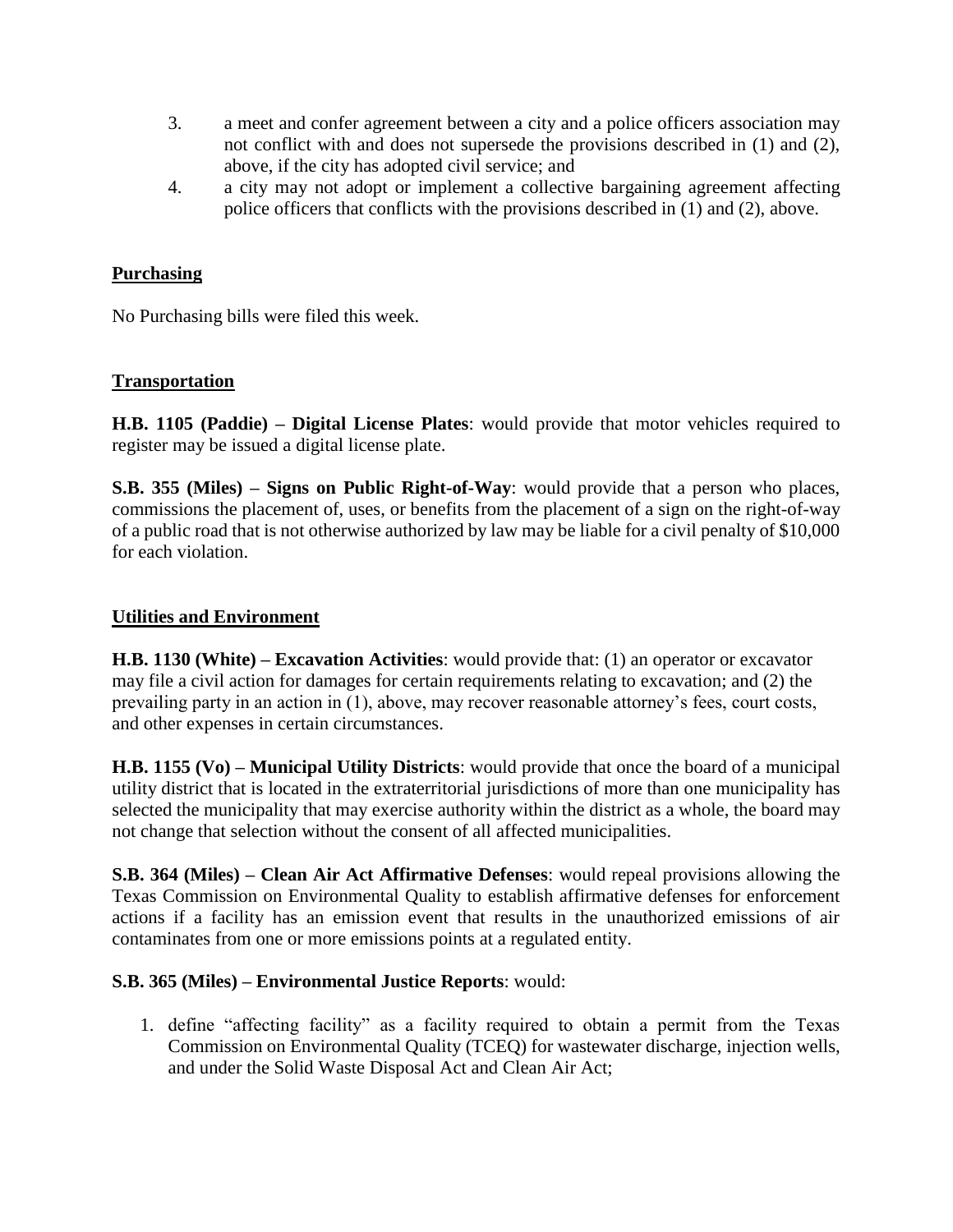- 2. define "environmental justice community" as a United States census block group, as determined in accordance with the most recent United States census, for which: (a) 30 percent or more of the noninstitutionalized population consists of persons who have an income below 200 percent of the federal poverty level; or (b) 50 percent or more of the population consists of members of racial minority or ethnic minority groups;
- 3. require that a person applying for a permit for a new affecting facility or the expansion of an affecting facility submit to TCEQ an environmental justice report stating whether the facility or expansion is to be located in an environmental justice community and include demographic information to support the applicant's conclusion as to whether the facility or expansion is to be located in an environmental justice community;
- 4. require that TCEQ review the environmental justice report and determine whether the affecting facility or expansion is to be located in an environmental justice community and publish its determination and findings in writing;
- 5. provide that if TCEQ determines that the affecting facility or expansion is to be located in an environmental justice community, the applicant must, before TCEQ may issue a permit: (a) file with TCEQ a public participation plan that meets the requirements of (6), below, and obtain TCEQ 's approval of the plan; (b) consult with the chief elected official of the city in which the facility or expansion is to be located (if it will be located in a city) to evaluate the need for a community environmental benefit agreement in accordance with (8), below; and (c) participate in a public hearing under (7), below;
- 6. provide that a public participation plan must: (a) contain measures to facilitate effective public participation in the regulatory process, including measures that allow residents of the environmental justice community to have an appropriate opportunity to participate in decisions about a proposed affecting facility or expansion that may adversely affect residents' environment or health, and seek out and facilitate the participation of those who potentially would be affected by the facility or expansion; and (b) include a certification that the applicant will undertake the measures contained in the plan;
- 7. provide that, if TCEQ determines that an affecting facility or expansion is to be located in an environmental justice community, TCEQ shall provide notice and conduct a hearing to address issues of environmental justice posed by the construction or expansion of the facility;
- 8. provide that a city or county and the owner or developer of an affecting facility may enter into a community environmental benefit agreement under which the owner or developer agrees to mitigate adverse impacts reasonably related to the facility, including impacts on the environment, traffic, parking, and noise; and
- 9. provide that, before negotiating the terms of a community environmental benefit agreement, the city or county shall provide a reasonable and public opportunity for residents of the potentially affected environmental justice community to be heard concerning the need for, and terms of, an agreement.

**S.B. 366 (Miles) – TCEQ Administrative Penalties**: would: (1) provide that the amount of an administrative penalty assessed by the Texas Commission on Environmental Quality may not be less than \$250 a day for each violation; and (2) the minimum penalty provision in (1), above, does not apply to an administrative penalty assessed against a facility operator who violates the Public Employer Community Right-to-Know Act or the Nonmanufacturing Facilities Community Rightto-Know Act.